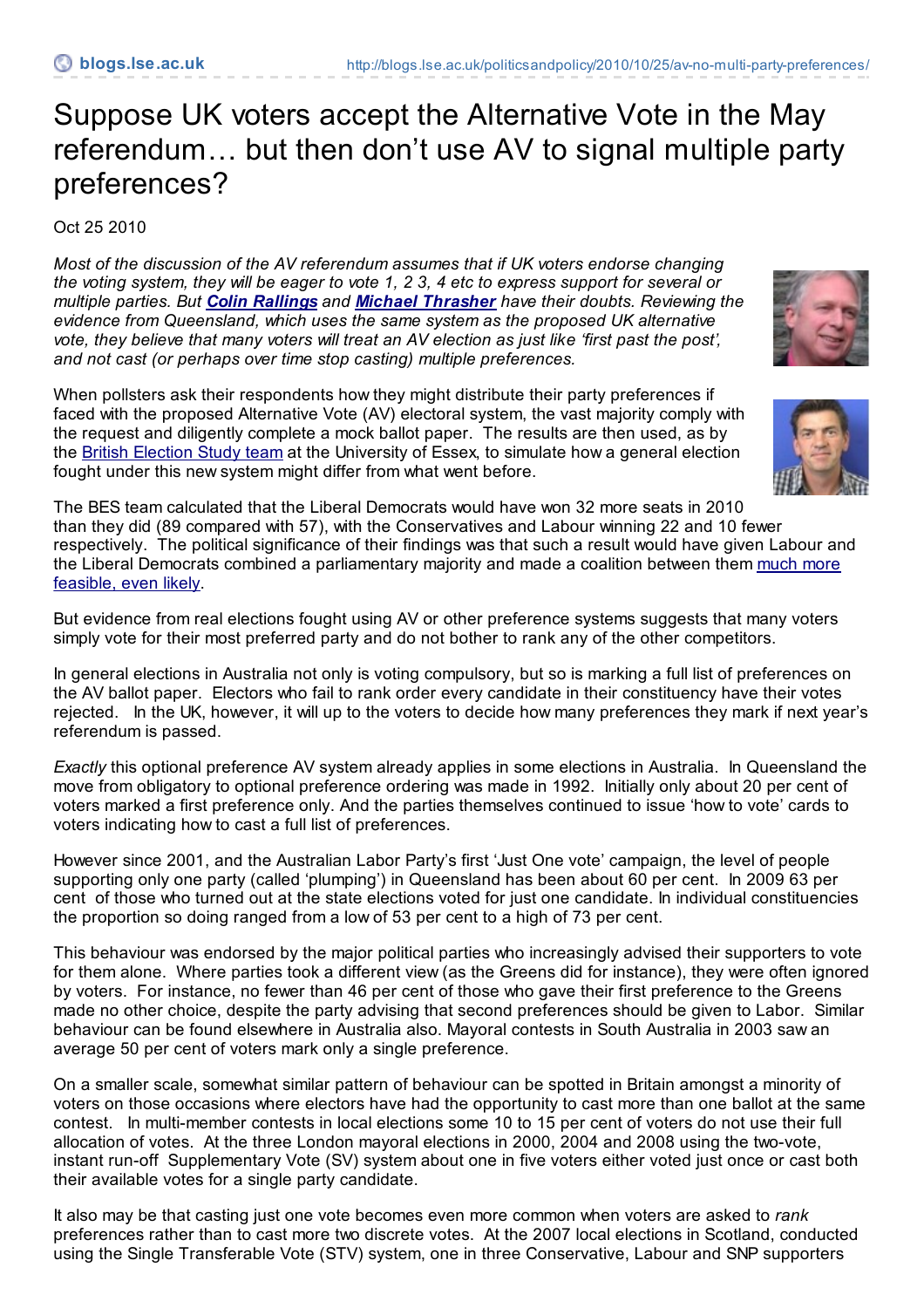and more than 20 per cent of Liberal Democrats decided to vote only once in those wards where their preferred party had a single candidate. That election also demonstrated that even when voters do express a number of preferences, few of them cast more than three preferences, however many candidates are contesting a particular ward.

Nor is this just a grass roots problem, but it also has elite correlates . For instance, in the recent Labour leadership election one in four MPs and MEPs cast just one vote, rather than making an ordered choice between all five candidates as the party's AV system encouraged them to do.

The more such behaviour is replicated in any future UK general election using AV, the more the result will resemble one fought under the current first past the post system and nullify much of the point of any reform.

In the first table below, we have used the same pattern of vote transfers between parties as reported by the Essex BES team. But here we have made prior assumptions about the proportion of voters likely to support a single party and use no more of their preferences. If this proportion is set at 35 per cent for Tory and Labour supporters, and lower at 25 per cent for Liberal Democrats and all other smaller parties, the increment in Liberal Democat seats falls from 32 to 19. The Tories seats are down by 16 and Labour by three.

|                     | Projection of seats won under AV |     |             |            |     |       |  |  |
|---------------------|----------------------------------|-----|-------------|------------|-----|-------|--|--|
| Existing seats 2010 | <b>CON</b>                       |     | LAB Lib Dem | <b>NAT</b> | ОТН | Total |  |  |
| Conservative (306)  | 290                              | 7   | 9           | 0          | 0   | 306   |  |  |
| Labour (258)        | 0                                | 248 | 10          | 0          | 0   | 258   |  |  |
| Lib Dem             | 0                                | 0   | 57          | 0          | 0   | 57    |  |  |
| Nationalist (9)     | 0                                | 0   | 0           | 9          | 0   | 9     |  |  |
| Other               | 0                                | 0   | 0           | 0          | 2   | 2     |  |  |
| <b>Total seats</b>  | 290                              | 255 | 76          | 9          | 2   | 632   |  |  |
| Gains/losses        | -16                              | -3  | 19          |            |     |       |  |  |

MPs elected with less than majority support = 244

Suppose we now set the proportion of voters who support just one party under AV at 50 per cent for Tory and Labour supporters, and at 35 per cent for Liberal Democrats and all the other smaller parties. These numbers are not unrealistic given the Queensland experience. Now the result is shown in our second Table below. The Lib Dems win only an extra 15 seats, at the expense of the Tories (-11) and Labour (-4). Such an outcome in 2010 would have given a potential Labour/Liberal Democrat coalition an overall majority of just two, not enough to proceed. By contrast, the current partners, Tories and Liberal Democrats would together have enjoyed an advantage of 84 over all other parties.

|                     | Projection of seats won under AV |     |         |            |     |       |  |  |  |
|---------------------|----------------------------------|-----|---------|------------|-----|-------|--|--|--|
| Existing seats 2010 | <b>CON</b>                       | LAB | Lib Dem | <b>NAT</b> | OTH | Total |  |  |  |
| Conservative (306)  | 294                              | 5   | 7       | 0          | 0   | 306   |  |  |  |
| Labour (258)        | 1                                | 249 | 8       | 0          | 0   | 258   |  |  |  |
| Lib Dem             | 0                                | 0   | 57      | 0          | 0   | 57    |  |  |  |
| Nationalist (9)     | 0                                | 0   | 0       | 9          | 0   | 9     |  |  |  |
| Other               | O                                | 0   | 0       | 0          | 2   | 2     |  |  |  |
| <b>Total seats</b>  | 295                              | 254 | 72      | 9          | 2   | 632   |  |  |  |